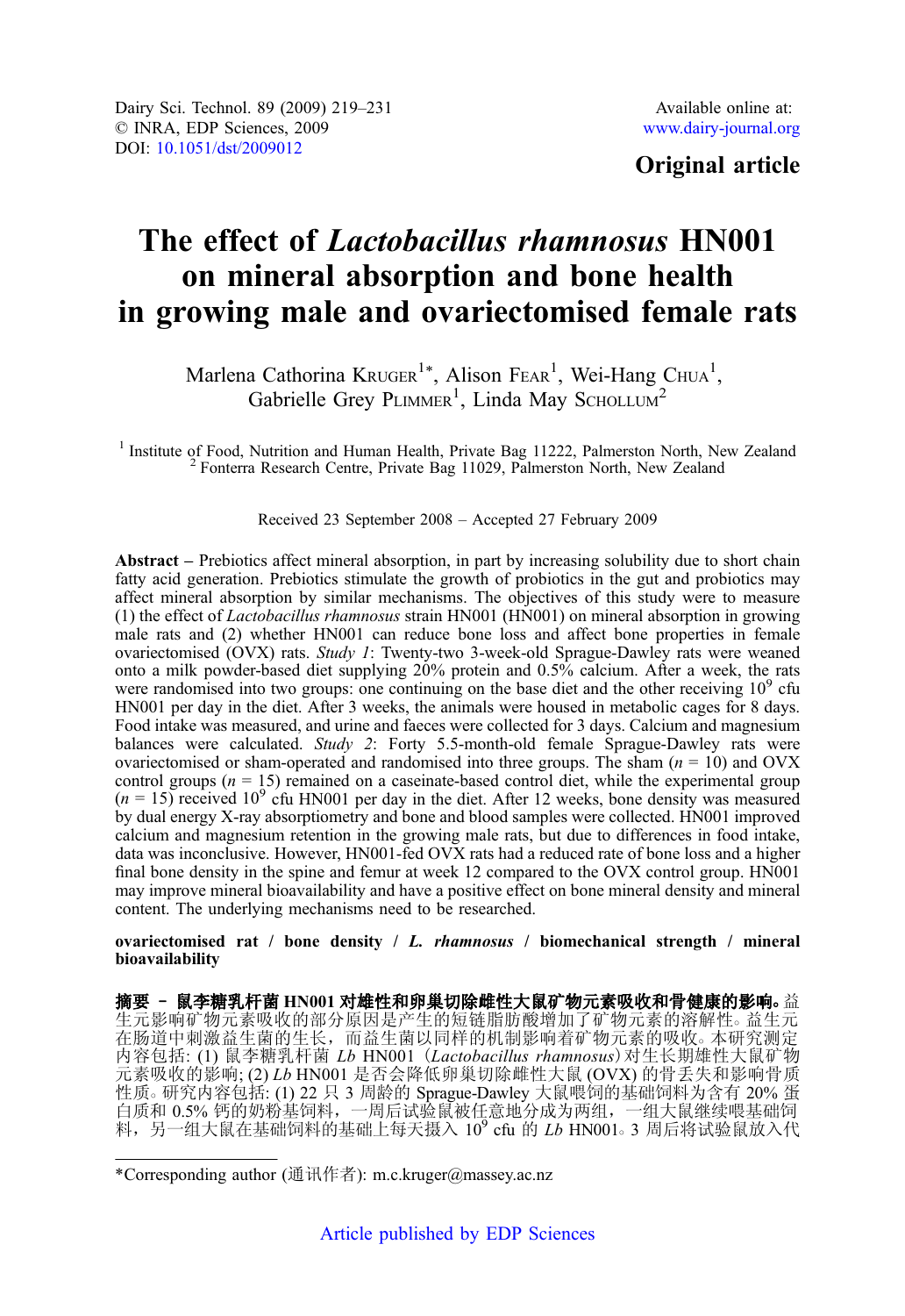谢笼中继续喂养 8 d。测定食物的摄入量, 每隔 3 d 收集尿和粪便, 测定和计算钙和镁平 衡。(2) 将 40 只 5.5月龄的雌性 Sprague-Dawley 大鼠进行卵巢切除手术和假手术,然后 将这些大鼠任意的分成 3 组。假手术组  $(n = 10)$  和 OVX 对照组  $(n = 15)$  喂饲的基础饲料 为酪蛋白基的半合成饲料,而试验组  $(n = 15)$  是在基础饲料的基础上每天补充 10<sup>9</sup> cfu 的 Lb HN001。12 周后, 采用双能量 X 光吸光测定法测定骨密度并采集骨和血液样 品。 研究结果表明, Lb HN001 能够改善钙和镁在生长期雄性大鼠体内的保持力, 但是由 开食物摄入量的差异, 对此结果还不能给出准确的结论。然而, 与 OVX 对照组比较, 12 周 龄的  $Lb$  HN001-OVX 试验组大鼠的骨丢失量较低,并且脊骨和大腿骨的骨密度较高。 $Lb$ HN001 能够改善矿物元素的生物利用率,对骨中矿物元素密度和矿物元素含量有正面影 响,但是更深入的机制有待进一步研究○

# 卵巢切除大鼠 / 骨密度 / 鼠李糖乳杆菌 / 生物机制 / 矿物元素的生物利用率

Résumé – Effet de Lactobacillus rhamnosus HN001 sur l'absorption minérale et la santé osseuse chez le rat mâle en croissance et la ratte ovariectomisée. Les prébiotiques ont un effet sur l'absorption minérale, en partie en augmentant la solubilité due à la génération d'acides gras à chaîne courte. Les prébiotiques stimulent la croissance des probiotiques dans l'intestin et les probiotiques peuvent affecter l'absorption minérale par des mécanismes similaires. Les objectifs de l'étude ont été de mesurer : (1) l'effet de Lactobacillus rhamnosus HN001 (HN001) sur l'absorption minérale chez le rat mâle en croissance, (2) si HN001 peut réduire la perte osseuse et affecter les propriétés des os chez la ratte ovariectomisée (OVX). Étude 1 : 22 rats Sprague-Dawley de 3 semaines ont été sevrés puis soumis à un régime à base de poudre de lait apportant 20 % de protéines et 0,5 % de calcium. Après une semaine, les rats ont été répartis au hasard en deux<br>groupes : l'un continuant le régime de base, l'autre recevant en plus 10<sup>9</sup> ufc HN001 par jour. Après 3 semaines, les animaux ont été installés dans des cages métaboliques pour 8 jours. La prise alimentaire a été mesurée, et l'urine et les fèces récoltés pendant 3 jours. Les équilibres en calcium et magnésium ont été calculés. Étude 2 : 40 rattes Sprague-Dawley de 5 mois et demi ont été ovariectomisées ou opérées de façon fictive puis réparties au hasard en 3 groupes. Les groupes « fictif » ( $n = 10$ ) ou OVX de contrôle ( $n = 15$ ) étaient maintenus au régime contrôle à base de caséinate tandis que le groupe expérimental ( $n = 15$ ) recevait le même régime additionné de  $10<sup>9</sup>$  ufc HN001 par jour. Après 12 semaines, la densité osseuse a été mesurée par absorptiométrie à rayons X biphotonique et des échantillons d'os et de sang ont été collectés. HN001 améliorait la rétention de calcium et magnésium chez les rats mâles en croissance, mais, en raison de différences dans la prise alimentaire, les données étaient peu concluantes. Cependant, les rattes OVX nourries avec HN001 montraient moins de perte osseuse et une densité osseuse finale plus élevée dans la colonne vertébrale et le fémur à 12 semaines que les rattes du groupe contrôle. HN001 pourrait améliorer la biodisponibilité minérale et avoir un effet positif sur la densité minérale osseuse et la teneur en minéraux. Les mécanismes qui sous-tendent cette activité restent à déterminer.

#### ratte ovariectomisée / densité osseuse / Lactobacillus rhamnosus / propriété biomécanique / biodisponibilité minérale

# 1. INTRODUCTION

Several studies in the past 10 years report the beneficial effects of prebiotics on mineral absorption. Prebiotics are non-digestible oligosaccharides (NDOs) that beneficially affect the host by selectively stimulating the growth or the activity of one or more specific bacterial species (probiotics) in the gastrointestinal tract thereby affecting the host's health, especially by enhancing mineral absorption  $[1–4, 7, 16–21]$  $[1–4, 7, 16–21]$  $[1–4, 7, 16–21]$  $[1–4, 7, 16–21]$  $[1–4, 7, 16–21]$  $[1–4, 7, 16–21]$  $[1–4, 7, 16–21]$  $[1–4, 7, 16–21]$  $[1–4, 7, 16–21]$  $[1–4, 7, 16–21]$ .

NDOs pass into the large intestine where they are fermented by bacteria into short chain fatty acids (SCFAs), acetic, propionic and butyric acids [\[1](#page-11-0), [7](#page-12-0)]. Thus, they provide probiotics with a source of food that in turn provides the host with energy, metabolic substrates and nutrients [[16](#page-12-0)]. Several studies in animals and in human beings have shown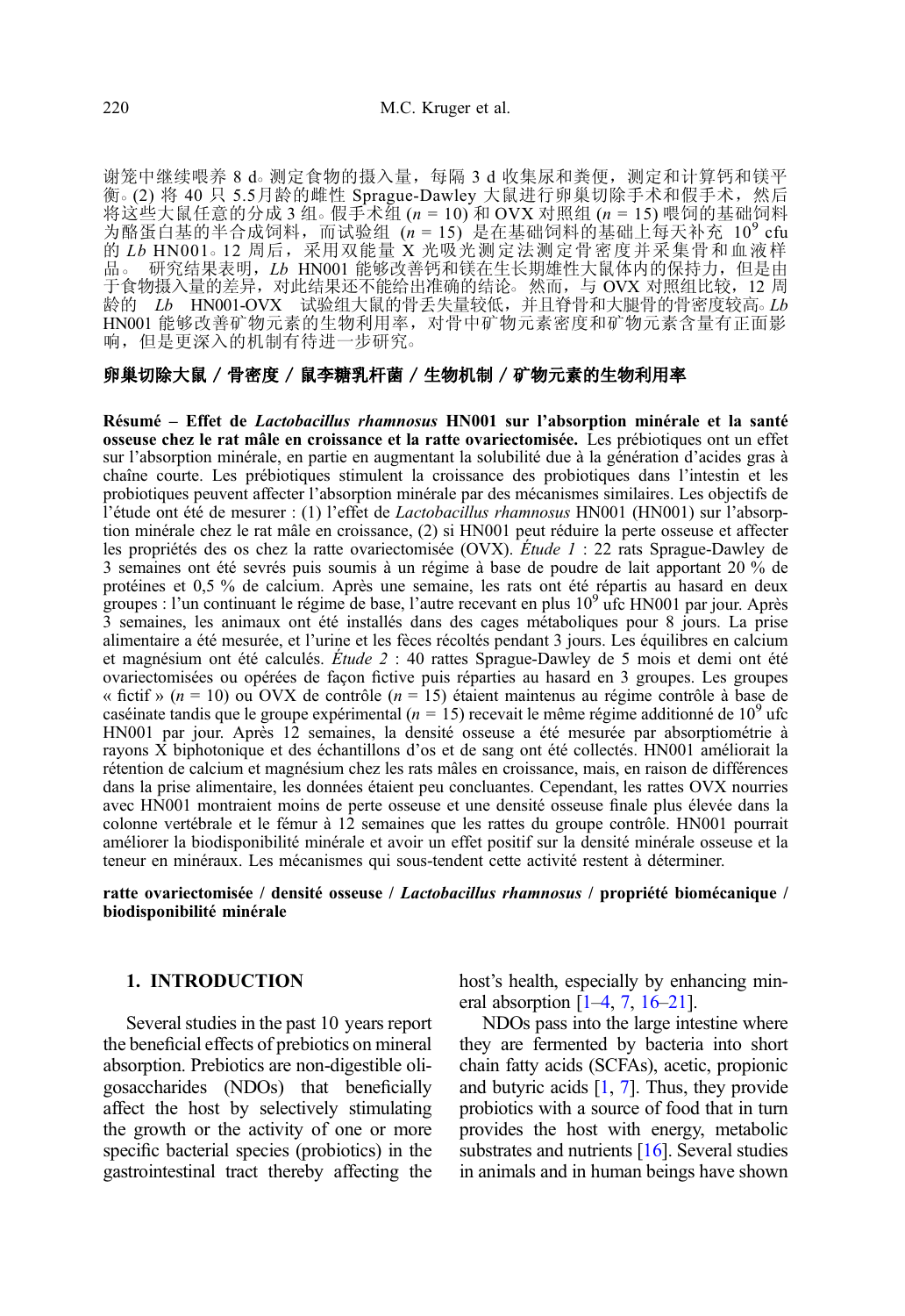that prebiotics improve mineral absorption by producing an acidic environment in the gut with resultant increases in bone mineral density (BMD) or bone mineral content (BMC) [[17](#page-12-0)–[21](#page-12-0)].

Alternatively, the endogenous bacterial population can be manipulated by the use of probiotics, where exogenous bacteria are introduced into the colonic microflora. Probiotics may be defined as viable microorganisms that (when ingested) have a beneficial effect on the health and metabolism of their host. The most popular strains are represented by the following genera: Lactobacillus, Streptococcus and Bifidobacterium [[3](#page-11-0), [16,](#page-12-0) [17](#page-12-0)].

The mechanisms by which probiotics exert biological effects are still poorly understood. One possible mechanism is whereby the indigenous anaerobic flora limits the concentration of potentially pathogenic flora in the digestive tract. Although probiotic bacteria are thought to mediate their effects using some of the same mechanisms as the native intestinal flora, probiotics may also work through other modes of action such as supplying enzymes or influencing enzyme activity in the gastrointestinal tract [[1](#page-11-0), [3,](#page-11-0) [7](#page-12-0), [16,](#page-12-0) [17](#page-12-0)].

There have been few studies published on the effect of probiotics on mineral absorption. Ghanem et al. showed that yoghurt with probiotics when fed to rats, increased SCFA production and improved calcium absorption [\[4](#page-11-0)]. Perez-Conesa et al. [[14](#page-12-0)] fed functional follow-on infant formulae containing pre- and/or probiotics to rats, and found that calcium and magnesium absorption was enhanced and bone calcium improved in groups fed with synbiotics, a mixture of pre- and probiotics. The formula containing only probiotics improved tibial calcium content significantly compared to the control diet devoid of pre- and probiotics. These results suggested that probiotics even in the absence of prebiotics may affect mineral balance. Narva et al. showed that Lactobacillus helveticus increased calcium absorption and improved bone mass in growing rats fed with fermented milk for 14 weeks [\[9](#page-12-0)].

In light of these findings we:

- investigated the effect of *Lactobacillus* rhamnosus HN001 on mineral absorption and retention in the growing male rat  $(Study 1):$
- tested whether long-term intake (3 months) of L. rhamnosus HN001 affected bone loss and bone properties in the female ovariectomised (OVX) rat (Study 2).

# 2. MATERIALS AND METHODS

# 2.1. Materials

The high-calcium milk powder (HCMP; Anlene™) was supplied by Fonterra Brands Pty Ltd. (Auckland, New Zealand). This milk powder contained 2000 mg calcium, 140 mg magnesium and 1480 mg phosphorus per 100 g. The probiotic L. rhamnosus<br>strain HN001 was obtained from strain HN001 was obtained from Fonterra Cooperative Group Ltd. (Auckland, New Zealand).

#### 2.2. Study 1

# 2.2.1. Animals

Twenty-two 3-week-old male Sprague-Dawley rats  $(n = 11$  per group) were obtained from the Small Animal Production Unit, Massey University. The animals were housed separately in shoebox cages, and kept at  $22 \pm 2$  °C, under a 12-h light: 12-h dark cycle in temperature and lightcontrolled room in the Small Animal Production Unit. Animals had ad libitum access to deionised water and food intake was recorded daily. Ethical consent was obtained from the Massey University Animal Ethics Committee (Approval Number 05/07).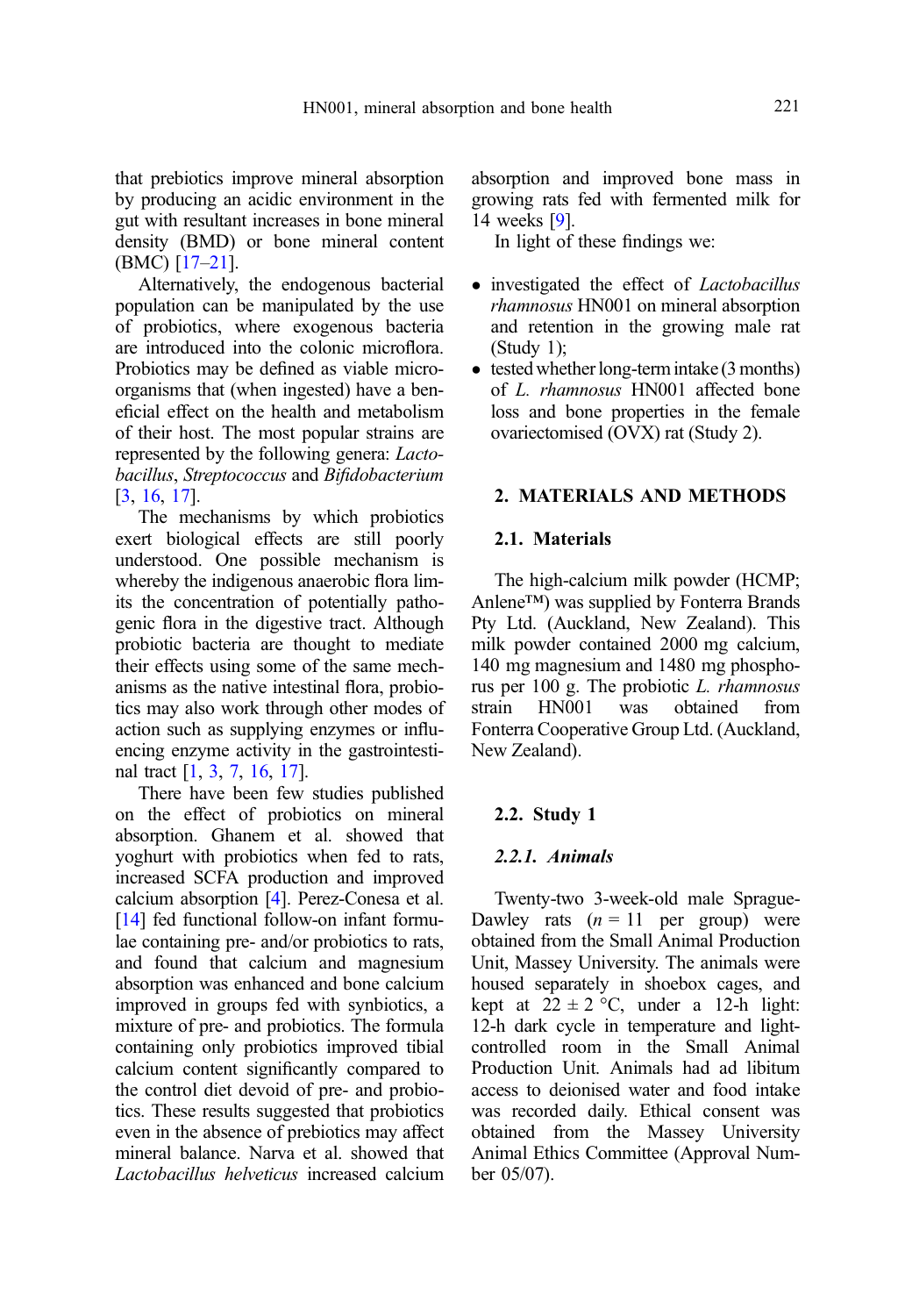| Constituents             | Study 1 | Study 2 |
|--------------------------|---------|---------|
| (amount in g)            |         |         |
| <b>HCMP</b>              | 250.0   |         |
| Caseinate                |         | 140.0   |
| Sucrose                  | 50.0    | 57.5    |
| Amino acids <sup>a</sup> | 40.2    |         |
| Mineral mix <sup>b</sup> | 50.0    | 50.0    |
| Vitamin mix              | 50.0    | 50.0    |
| Cellulose                | 50.0    | 50.0    |
| Corn oil                 | 50.0    | 40.0    |
| Calcium carbonate        |         | 12.5    |
| Starch                   | 459.8   | 600.0   |
| Total                    | 1000.0  | 1000.0  |

<span id="page-3-0"></span>Table I. Diet formulation for the growing rats (Study 1) and for the ovariectomised rats (Study 2).

HCMP, high calcium milk powder.

<sup>a</sup> Amino acids included: alanine, cysteine, glutamine, glycine, isoleucine, leucine, methionine, phenylalanine, threonine and valine.

 $b^b$  Cysteine was added to the mineral mix for Study 2.

# 2.2.2. Diets

Animals were weaned onto the base diet 10 days prior to the start of the trial (week 1). At week 1, animals were randomised into one of the two dietary groups, i.e. HCMP supplying 20% protein, 0.5% calcium and 5% fat  $\pm$  HN001 (group HCMP+ or HCMP−). The probiotic HN001 was mixed into a weekly ration, which was then subdivided into daily doses for each diet, to ensure that animals received a constant dose of probiotics. Probiotic diets were stored at 4 °C to prevent oxidation and death of bacteria. Both diets were formulated on the recommendations AIN93G according to the Subcommittee on Laboratory Animal Nutrition (Tab. I) [\[12\]](#page-12-0).

# 2.2.3. Balance studies

At week 3, animals (aged 7 weeks) were placed in individual metabolism cages suitable for rats up to 600 g (Techniplast; Buguggiate, Italy) for 8 days (5 days acclimatisation and 3 days collection). Daily food intake was measured. Urine and faeces were collected in pots positioned at the bottom of the cage;  $500 \mu L$  of 1 mol·L<sup>-1</sup> HCl was added to the urine-collection pots to prevent bacterial growth and nitrogen breakdown. The collection pots were emptied daily and the samples were frozen at −20 °C until assayed. After 8 days, animals were returned to shoebox cages.

Urine and freeze-dried homogenised faecal samples, together with a sample of each diet, were analysed for calcium and magnesium. Samples were digested in a mixture of 2 mL nitric acid and 0.5 mL HCl for 1 h at 85 °C. The samples were then diluted in water (containing a small amount of Triton to aid passage through instrument tubing), and were analysed using a Thermo Elemental Intrepid II XDL (Intrepid) Inductively Coupled Plasma-Optical Emission Spectrophotometer (ICP-OES) (Franklin, TN, USA).

Absolute mineral absorption  $(mg \cdot day^{-1})$ was calculated by subtracting the amount lost in urine and faeces from the total intake from the diet. Fractional mineral absorption (%) was calculated by dividing the mineral balance by intake and multiplying by 100.

#### 2.2.4. Statistical analysis

Results were analysed using SPSS version 15.0.1.1 (SPSS, Inc., Chicago, IL, USA). A  $P < 0.05$  was considered significant. Levene's test was used to ensure that groups had equal variances. The two groups were compared using a one-tailed Student's t test. Values are expressed as mean  $\pm$ standard error of the mean (SEM).

# 2.3. Study 2

# 2.3.1. Animals

Forty 5.5-month-old female Sprague-Dawley rats were obtained from the Small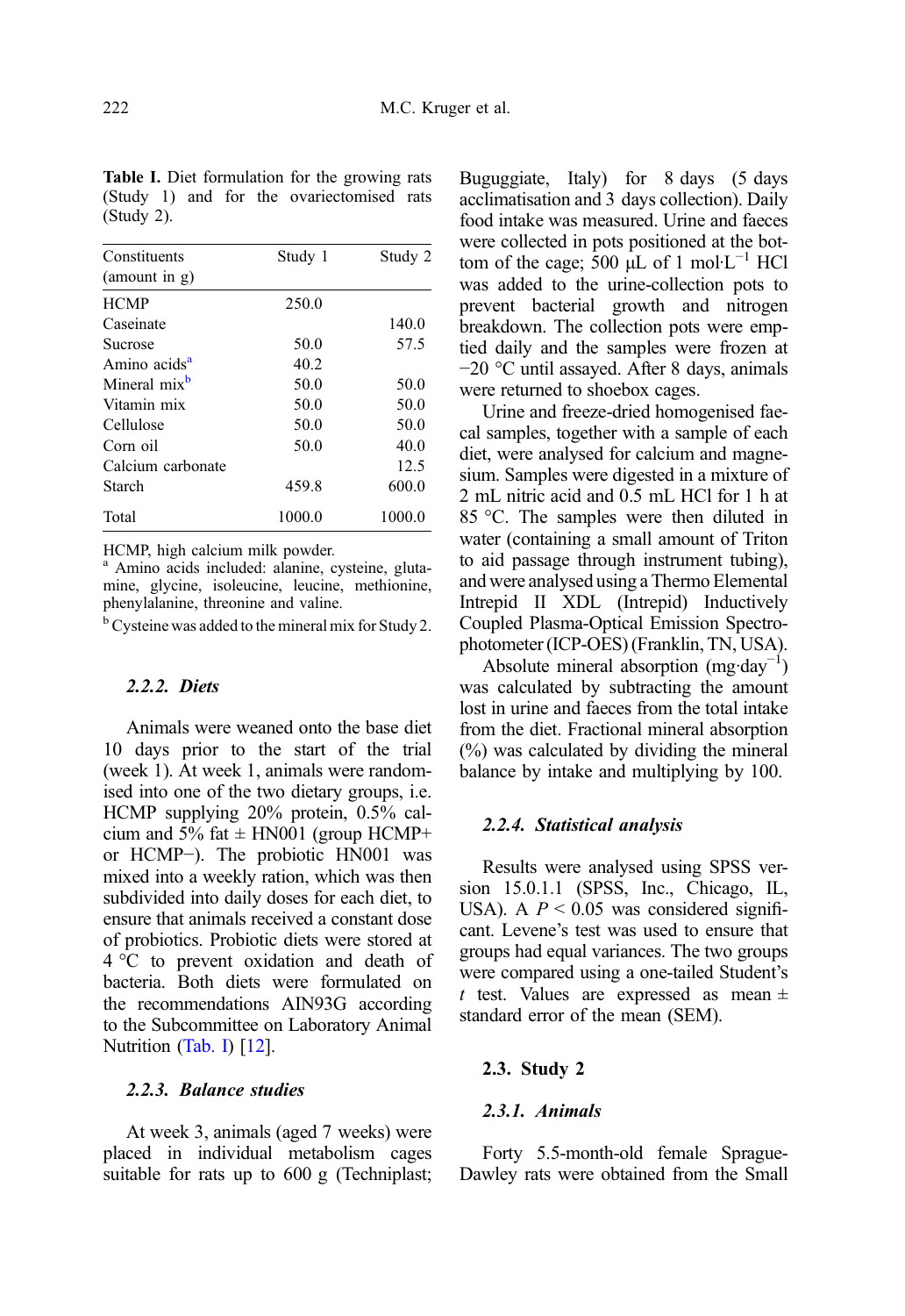Animal Production Unit, Massey University. The animals were sham-operated or ovariectomised aged 6 months (week 0 of the study). Sham-operated animals  $(n = 10)$  were anaesthetised, an incision made, but the ovaries were left intact. In the OVX animals, the ovaries were removed, and these OVX animals were randomised into two groups  $(n = 15$ per group).

The animals were separately housed in shoebox cages, and kept in a temperature-  $(22 \pm 2 \degree C)$  and light-controlled (12 h day/night cycle) room in the Small Animal Production Unit, Massey University. These animals had ad libitum access to deionised water. The test animals were fed a casein-based semi-synthetic diet to which HN001 was added. The sham-control group and the OVX control group received the base diet with no probiotics added. The daily food intake of the animals was measured, and the intake was adjusted weekly according to the sham group's intake to prevent excessive body weight gain in the OVX groups. The trial ran for 3 months with monthly measurements. The Massey University Animal Ethics Committee approved the study (02/76).

# 2.3.2. Diets

The animals were fed a balanced semisynthetic diet consisting of 14% caseinate, 5% cellulose, 4% corn oil, 0.5% calcium, 60% starch and 5% added vitamins and minerals as needed from week −2 ([Tab. I](#page-3-0)). Once ovariectomised, the animals were fed with either the control diet (sham and OVX control) or a diet to which  $10^9$  cfu HN001 per rat per day was added. The control diet was prepared in bulk and the probiotics were added weekly. The diet was prepared a week in advance and stored in the absence of oxygen in a sealed bag at −20 °C. Monthly plate counts were conducted to check bacterial viability.

# 2.3.3. Dual energy X-ray spectrometry scans

Animals were scanned for baseline measurements at week −2, and then ovariectomised at week 0. During the trial, the animals were scanned at 4 and 11 weeks under anaesthesia, and they were weighed and anaesthetised with an appropriate dose of anaesthetic, i.e. 0.05 mL·100  $g^{-1}$  body weight. The anaesthetic was a mixture of 0.2 mL acepromazine, 0.5 mL ketamine, 0.1 mL xylazine and 0.2 mL sterile  $H_2O$  in 1 mL, and was administered via an intra*peritoneal* injection using a 25 g  $\times$  5/8" needle and 1 mL syringe. The animals attained a suitable level of anaesthesia  $\sim$  5–10 min after injection and remained under anaesthesia for 2 h.

Bone mineral measurements were taken using a Hologic QDR4000 bone densitometer pencil beam unit (Bedford, MA, USA). On each day the scans were performed, a quality control (QC) scan was taken to ensure that its precision met the required coefficient of variation (CV). The CV for the QC data was 0.98−1.01. Regional high-resolution scans were performed using a 1.5-mm diameter collimator with 0.31-mm point resolution and 0.5-mm line spacing. Rats were placed on an acrylic platform of uniform 37.5-mm thickness. Each rat underwent three regional highresolution scans of the spine and left and right femurs. They were positioned supine with right angles between the spine and the femur, and between femur and tibia.

The CV for the femurs ranged between 0.92% and 0.85% with and without repositioning between scans. These values ranged between 1% and 0.98% for the spine.

#### 2.3.4. Terminal heart puncture

After 12 weeks, the animals were weighed and anaesthetised with an appropriate dose of anaesthetic, i.e. 0.1 mL·100  $g^{-1}$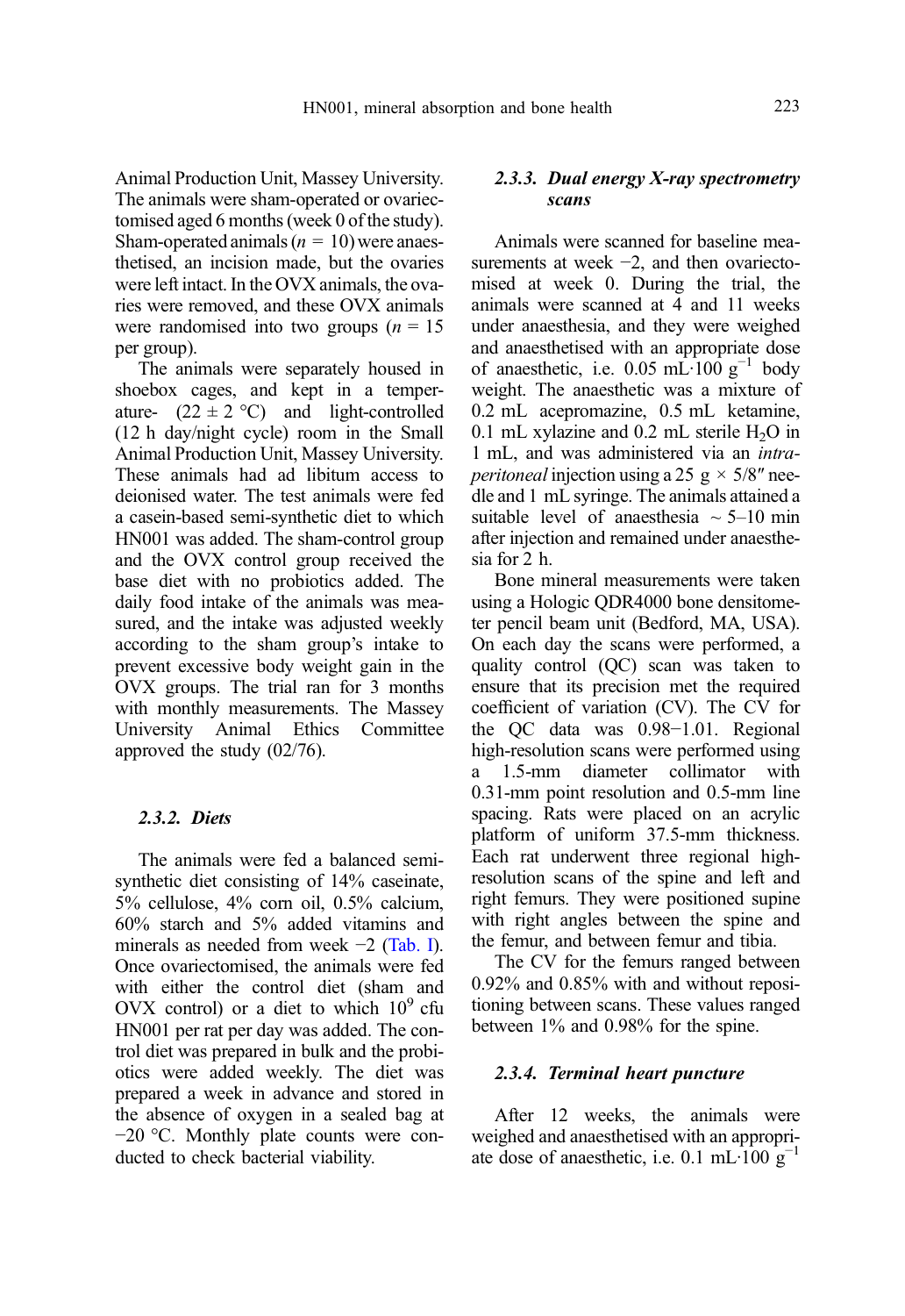body weight. A 19  $g \times 1\frac{1}{2}$  needle and 5 mL syringe were used to withdraw blood directly from the heart. The animals were then euthanised by exsanguination under anaesthesia (19 g  $\times$  1½" needle and 5 mL syringe), and dissected. Both the right and the left femur and spine were excised with some flesh remaining and frozen (−20 °C) in phosphate-buffered saline (PBS) for further analysis. The uteri were removed and weighed to confirm that OVX had been successful.

#### 2.3.5. Mechanical properties of bone

The fracture load was defined as the maximum force (N) required to break the bone using the three-point bending method. Breaking energy (J) is an integration value (area under the force/displacement curve) of force that is required to fracture the bone, or can be defined as the total amount of energy a bone must absorb in order to cause a break. Breaking strength reflects the mineral content as well as the protein component of the bone, while breaking energy is thought to reflect the collagen content of the bone. Measured stiffness  $(N·mm<sup>-2</sup>)$ reflects the distance in mm by which bone can bend under the applied load of 400 N, without permanent deformation (plasticity). Break stress is the force per unit area which causes the bone to break [\[8\]](#page-12-0).

The right femurs were scraped clean of adhering flesh and stored in PBS solution at −20 °C. Before biomechanical testing, the bones were thawed. The length of the femurs was measured using an electronic calliper. The midpoint was marked with a waterproof pen and the width and thickness of the femurs at midpoint were also recorded. The femurs were then held at 23 °C to be at room temperature before and during the test. The femurs were placed in a testing jig constructed for a three-point bending test. The distance between the supporting rods had a fixed length of 12 mm. Load was applied at a constant deformation

rate of 50 mm·min<sup>-1</sup>. Maximum load (N), stiffness  $(N·mm<sup>-2</sup>)$  and energy (J) were measured using a Shimadzu Ezi-test texture analyser (Kyoto, Japan).

# 2.3.6. Blood assays

Heart puncture blood samples were taken while the rat was anaesthetised and the blood for plasma was mixed in tubes with the appropriate anticoagulant (heparin) and stored on ice until the plasma was separated by centrifugation at  $1600 \times g$  for 10 min at 4 °C. Blood for serum was allowed to clot at ambient temperature for 30 min, then separated by centrifugation at  $1600 \times g$  for 10 min at 4 °C.

Heparin plasma was stored on ice until aliquoted into tubes and frozen at −80 °C, within 2 h of collection, for bone marker analysis. Osteocalcin and CTx (C-terminal telopeptides of Type 1 collagen) concentrations were measured by enzymelinked immunosorbent assay (Rat-MID® Osteocalcin ELISA or RatLaps<sup>®</sup> ELISA; Nordic Bioscience Diagnostics, Denmark).

#### 2.3.7. Statistical analyses

Comparisons between the treatment groups were performed in two ways. Where no correction factor was applied, differences were tested using one-way analysis of variance with "least squares difference" post hoc comparison testing. Where data required correction for body weight or bone weight, they were analysed using the univariate analysis of variance with either of those variables as covariate, and using the same post hoc analysis. For the femur BMC and BMD analyses, the values for the two femurs of each rat were averaged. Differences were assumed significant at  $P < 0.05$ . Results were analysed using SPSS version 15.0.1.1. Values and graphs are expressed and shown as  $mean \pm SEM$ .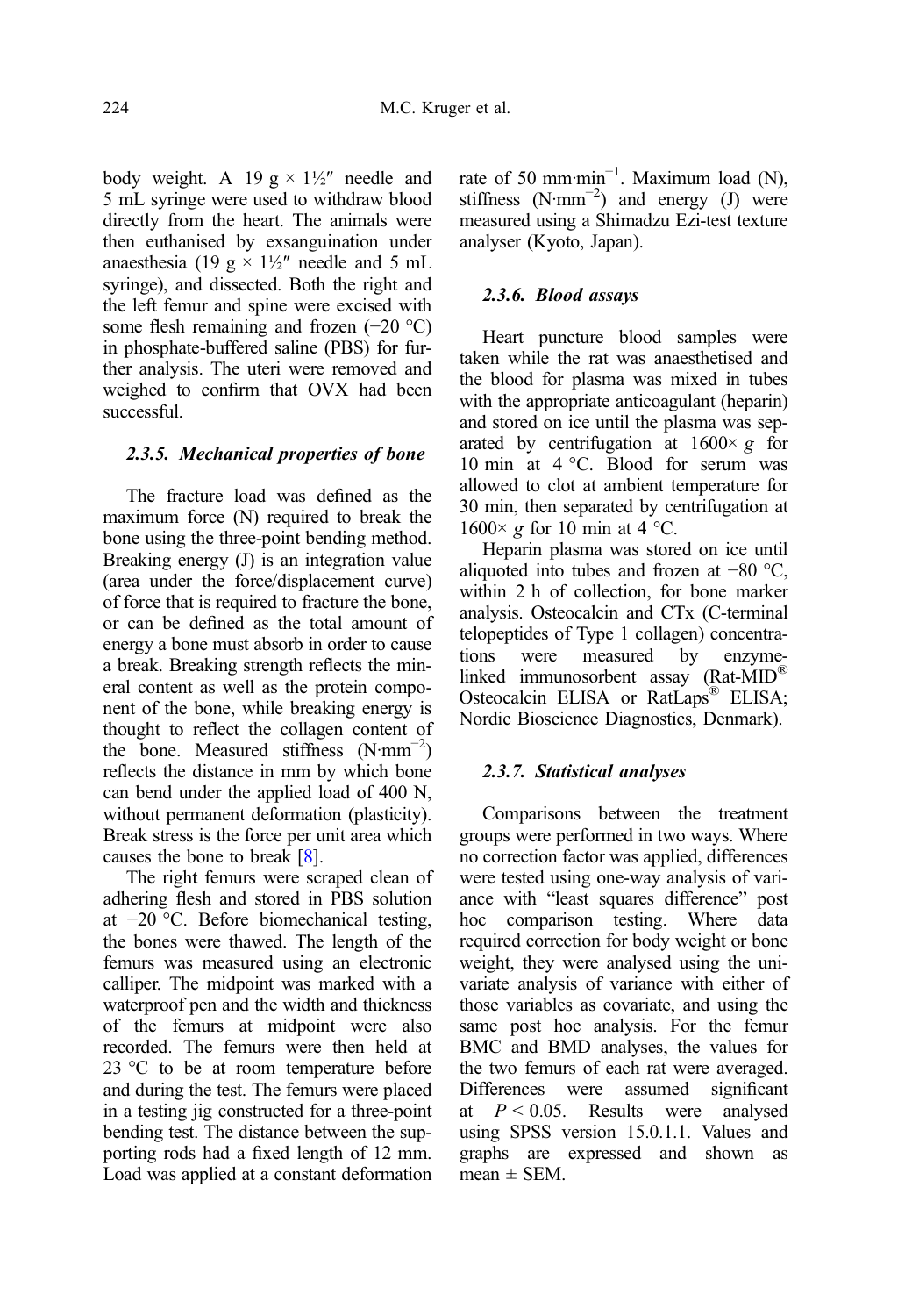# 3. RESULTS

#### 3.1. Study 1

There were no significant differences in body weights or gain during the balance period of 3 days [\(Tab. II\)](#page-7-0). The mineral content of the diets was analysed and was 5530 mg·kg<sup>-1</sup> for calcium and 1310 mg·kg<sup>-1</sup> for magnesium. The same base diet was used for both groups with probiotics added weekly.

[Table II](#page-7-0) shows the effect of 3 weeks of feeding  $HCMP \pm$  probiotics on calcium and magnesium balance. During the balance period of 3 days, the food intake, and calcium and magnesium intake were significantly higher in the HCMP+ group, which then resulted in a significantly higher absolute retention of both minerals. Fractional calcium as well as magnesium retention for groups fed with HCMP− and HCMP+ was not statistically different.

#### 3.2. Study 2

There were no significant differences in body weight gain, the final body weights or food intake at week 12 (aged 9 months). Body weight varied between 404 and 427 g  $(P = 0.401)$  and daily food intake between 21 and 23 g per day (data not shown). Uterus weights were significantly lower in the two OVX groups as compared to the sham group (between 0.15 and 0.18 g in OVX vs. 0.75 g in the sham group).

[Table III](#page-7-0) summarises in vivo BMD measured at weeks −2, 4 and 12, as well as biochemical markers for bone turnover and resorption measured at week 12. Plasma CTx as well as osteocalcin were increased in both OVX groups, and significantly higher than for the sham group. All OVX animals lost bone (BMC and BMD) compared to the sham group in the first 4 weeks after OVX. Thereafter, it appears that bone loss in the HN001-fed group was slower than that in the OVX group, resulting in the final BMC

and BMD that were significantly lower than that of the sham group but significantly higher than the OVX group. Femoral BMC and BMD showed a similar pattern with bone loss due to ovariectomy in the OVX and HN001 groups, and final BMC and BMD for the Lb HN001 group was significantly higher than that of the OVX group but still lower than that of sham group. [Figure 1](#page-8-0) shows the percentage change in lumbar spine BMC and BMD, as well as femur BMC and BMD over time during the study.

Loss of lumbar spine BMC for the group fed with HN001 was not significantly different from sham or OVX during the time period, weeks 4–11 [\(Fig. 1A](#page-8-0)), while the loss for the OVX group was significantly more than that for the sham group. Lumbar spine BMD also indicated that bone loss of the HN001 group between weeks −2 and 4 was significantly more than that in the sham group, but between weeks 4 and 11 BMD increased in this group and final values were higher than OVX and not different from sham ([Fig. 1B](#page-8-0)).

A similar pattern in the loss of BMC was observed for the pooled femur results ([Fig. 1C and D](#page-8-0)). The BMC changes from week 4 to 11 in the HN001 group were significantly different from sham and also significantly different from OVX. Femur BMD indicated similar loss from weeks −2 to 4 and weeks 4 to 11 for the OVX as well as for the HN001 group, both being significantly lower than sham at week 12. The spine data and the femur BMC data suggest that once established in the gut, therefore after 4 weeks of ingestion, HN001 slows down bone loss significantly in both lumbar spine and femur.

[Table IV](#page-9-0) summarises the biomechanical data for the right femurs collected from sham and OVX rats fed with HN001 for 12 weeks. There were no significant differences between the various parameters due to large variation in the data. However, HN001 seemed to consistently bring the measurements closer towards sham values.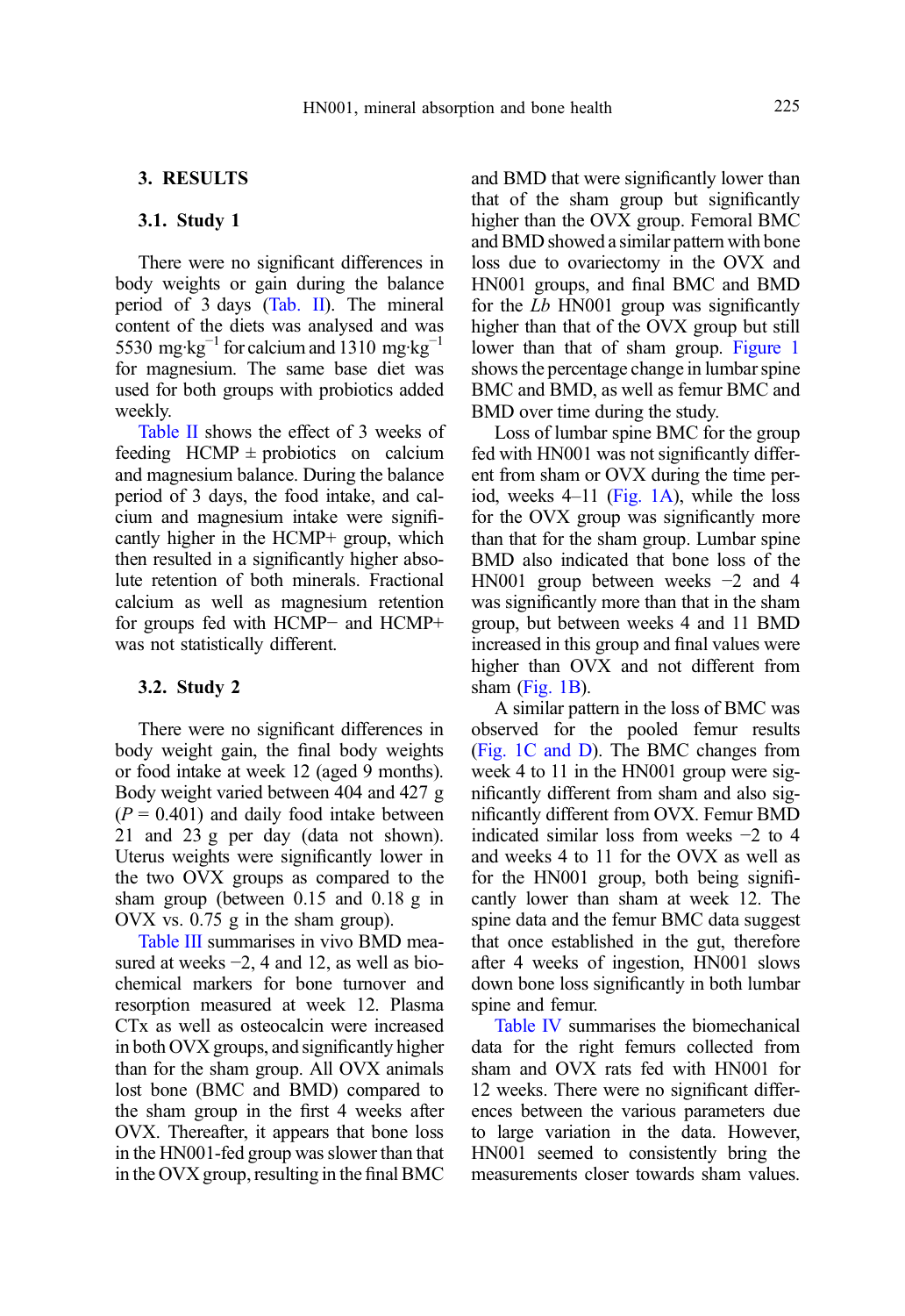|                                    | $HCMP-$                | $HCMP+$             |
|------------------------------------|------------------------|---------------------|
| Body weight $(g; day 5)$           | $213.98~(6.43)^a$      | 223.48 $(3.14)^a$   |
| Body weight $(g; day 8)$           | $227.62$ $(7.67)^a$    | $242.95 (3.06)^a$   |
| Weight gain $(g)$                  | 13.64 $(2.79)^a$       | 19.47 $(0.86)^a$    |
| Total food intake (g; 3 days)      | 44.03 $(3.48)^a$       | 58.05 $(0.90)^b$    |
| Ca intake (mg; 3 days)             | 239.13 $(19.55)^{a}$   | 317.23 $(5.00)^b$   |
| Mg intake $(mg; 3 days)$           | 56.65 $(4.63)^a$       | 75.15 $(1.19)^{b}$  |
| Absolute Ca retention (mg; 3 days) | $112.75$ $(15.93)^{a}$ | 165.34 $(4.17)^{b}$ |
| Fractional Ca retention $(\% )$    | 46.59 $(5.34)^a$       | 52.14 $(1.08)^a$    |
| Absolute Mg retention (mg; 3 days) | 9.41 $(4.42)^a$        | 19.55 $(0.91)^b$    |
| Fractional Mg retention $(\%)$     | $15.00~(8.70)^a$       | $26.15$ $(1.40)^a$  |

<span id="page-7-0"></span>Table II. Fractional and absolute retention of calcium (Ca) and magnesium (Mg) in growing male rats ( $n = 11$ ) following 3 weeks of feeding HCMP plus  $10^{9}$  cfu HN001 per day (HCMP+) or minus HN001 (HCMP−) in the formulated diets. Values are given as mean (SEM).

Values with different superscripts (a and b) denote significant differences between groups on the same row.

Table III. Baseline and final in vivo bone density and biochemical markers of bone turnover in rat plasma after being fed with L. rhamnosus HN001 for 12 weeks. Values are given as mean (SEM). Sham, sham-operated group ( $n = 10$ ); OVX, ovariectomised group ( $n = 15$ ); HN001, ovariectomised group fed with HN001 ( $n = 15$ ).

| Parameter                            | Week           | Sham                  | <b>OVX</b>          | <b>HN001</b>           |  |
|--------------------------------------|----------------|-----------------------|---------------------|------------------------|--|
| $CTx$ (ng·mL <sup>-1</sup> )         | 12             | $2.12 (0.39)^a$       | 3.63 $(0.58)^{b}$   | 4.15 $(0.61)^{b}$      |  |
| Osteocalcin $(ng·mL^{-1})$           | 12             | 72.9 $(8.8)^a$        | 184.6 $(10.6)^b$    | 152.3 $(20.8)^{b}$     |  |
| Lumbar spine BMC (g)                 | $-2$           | $0.549(0.021)^a$      | $0.509(0.017)^{a}$  | $0.533(0.031)^a$       |  |
|                                      | $\overline{4}$ | $0.549(0.024)^{a}$    | $0.499(0.017)^b$    | $0.508~(0.026)^b$      |  |
|                                      | 12             | $0.557(0.021)^a$      | $0.456(0.016)^{b}$  | $0.482 (0.021)^c$      |  |
| Lumbar spine BMD $(g \cdot cm^{-2})$ | $-2$           | $0.253$ $(0.005)^{a}$ | $0.245(0.017)^{a}$  | $0.253$ $(0.005)^{a}$  |  |
|                                      | $\overline{4}$ | $0.248$ $(0.015)^a$   | $0.234 (0.015)^{a}$ | $0.234 (0.018)^a$      |  |
|                                      | 12             | $0.246~(0.005)^{a}$   | $0.214(0.006)^b$    | $0.225(0.005)^{\circ}$ |  |
| Femur BMC $(g)$                      | $-2$           | $0.572 (0.013)^{a}$   | $0.546 (0.012)^{a}$ | $0.563$ $(0.019)^a$    |  |
|                                      | $\overline{4}$ | $0.571(0.045)^{a}$    | $0.530(0.035)^{b}$  | $0.552(0.065)^{a}$     |  |
|                                      | 12             | $0.586(0.014)^{a}$    | $0.509 (0.010)^b$   | $0.545(0.018)^c$       |  |
| Femur BMD $(g \cdot cm^{-2})$        | $-2$           | $0.352(0.006)^{a}$    | $0.341(0.005)^{a}$  | $0.346~(0.006)^a$      |  |
|                                      | $\overline{4}$ | $0.348$ $(0.006)^a$   | $0.322 (0.005)^b$   | $0.328(0.006)^b$       |  |
|                                      | 12             | $0.350(0.006)^a$      | $0.307 (0.005)^{b}$ | $0.318(0.004)^c$       |  |

Values with different superscripts (a, b and c) in a row are significantly different at  $P < 0.05$ . CTx, C-terminal telopeptides of Type 1 collagen; BMC, bone mineral content; BMD, bone mineral density.

For example, the breaking energy for the HN001 group is close to that of the sham group ( $\overline{P}$  < 0.08). Energy is the ultimate measure of overall bone strength. The more energy a bone can absorb prior to breaking, the stronger the bone is. Similar values were apparent in maximum load and maximum stroke, plus break load, stroke and strain values; Lb HN001 group had values closer to sham group than OVX.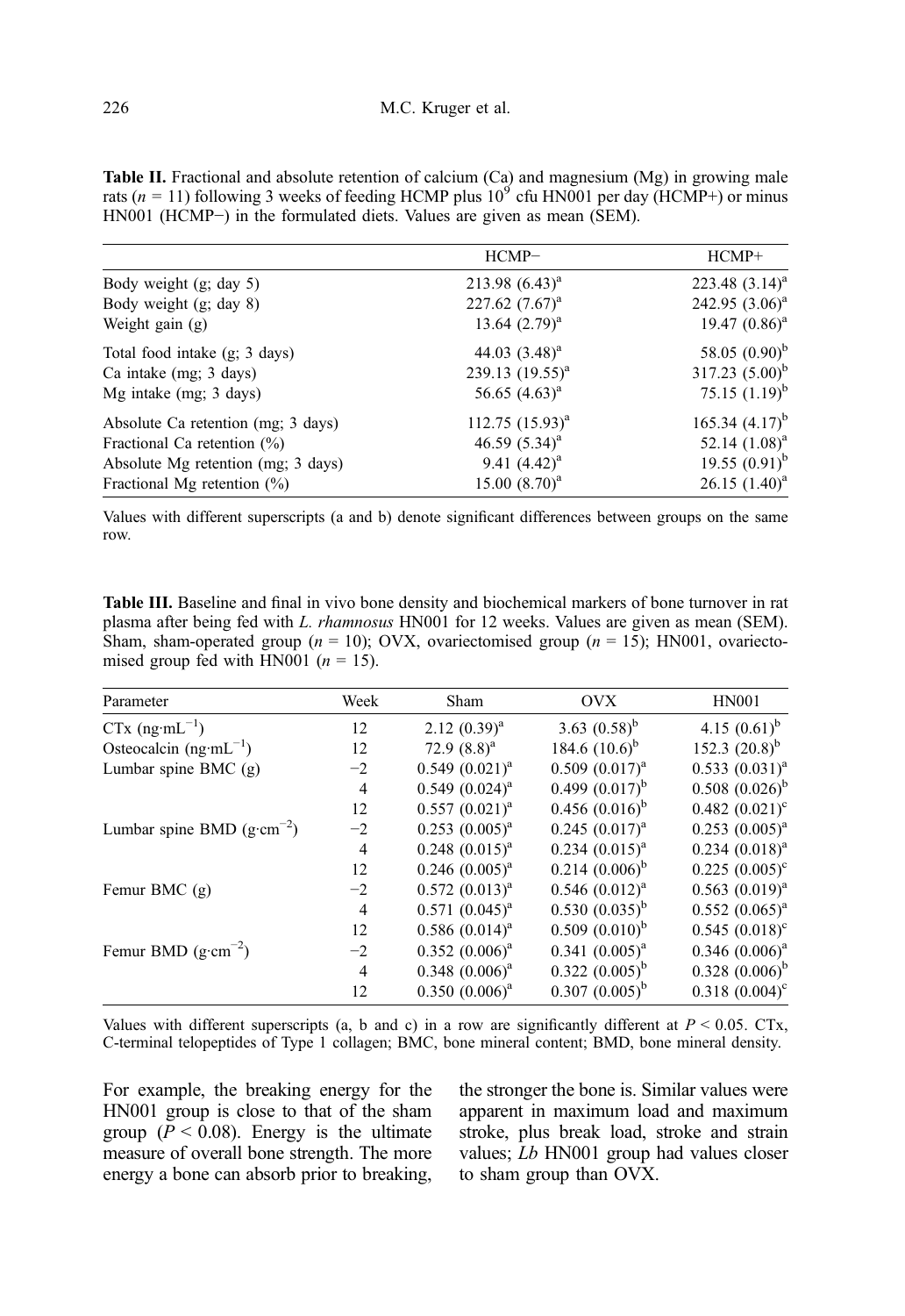<span id="page-8-0"></span>

Figure 1. The percentage change of lumbar spine and femur BMC (A and C) and BMD (B and D) of female Sprague-Dawley rats between weeks 4 and −2, and weeks 11 and 4. Sham, sham-operated group ( $n = 10$ ); OVX, ovariectomised group ( $n = 15$ ); HN001, ovariectomised group fed with HN001 ( $n = 15$ ). An 'a' represents  $P \le 0.05$  for sham vs. OVX, a 'b' for  $P \le 0.05$  for sham vs. HN001 and a 'c' for  $P \le 0.05$  for OVX vs. HN001.

# 4. DISCUSSION

In the two studies presented, we show that L. rhamnosus strain HN001 may improve mineral absorption in the growing rat and does reduce bone loss in the OVX female rat.

# 4.1. Study 1

In Study 1, L. rhamnosus strain HN001 significantly improved absolute calcium and magnesium retention. Fractional retention of these two minerals was also increased by feeding probiotics but not significantly. Although body weight gain and growth were not different between groups, it is possible that the higher intake for the HN001 group resulted in the increased retention.

However, several studies have suggested that prebiotics may promote calcium absorption from the large intestine but there is little data on the effect of probiotics on mineral absorption. Scholz-Ahrens et al. [[17](#page-12-0)] investigated the effects of Lactobacillus acidophilus NCC90 on caecal pH and mineral absorption. In comparison to a group of rats fed with prebiotics or synbiotics, probiotics had no significant effect. However, this study used animals aged 6 months and older, while the present study used rats aged 4–8 weeks. Another study, using infant rhesus monkeys, fed with Lactobacillus reuteri, showed no effect on calcium, iron or zinc absorption [\[5\]](#page-11-0).

It has recently been suggested that age may influence the effect which prebiotics may have on mineral absorption. Raschka and Daniel found that inulin-type fructans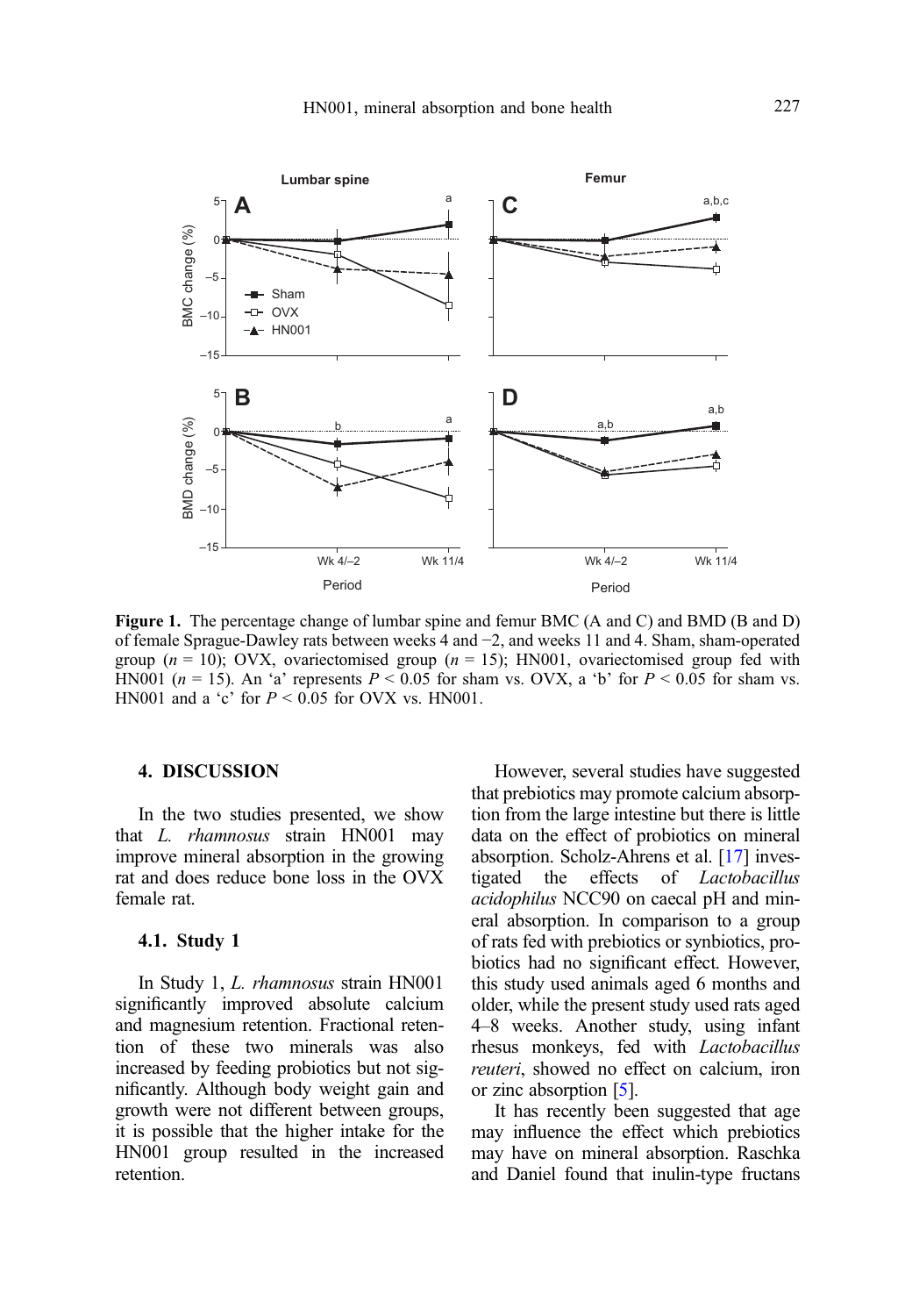| Experimental<br>group | Max         |                | <b>Break</b> |                                             |                |                                       | Energy    | Width of bone | Thickness       |
|-----------------------|-------------|----------------|--------------|---------------------------------------------|----------------|---------------------------------------|-----------|---------------|-----------------|
|                       | Load<br>(N) | Stroke<br>(mm) | Load<br>(N)  | <b>Stress</b><br>$(N \cdot \text{mm}^{-2})$ | Stroke<br>(mm) | Elastic<br>$(N \cdot \text{mm}^{-2})$ | $\rm (J)$ | (mm)          | of bone<br>(mm) |
| Sham $(n = 10)$       | 235.22      | 1.68           | 223.7        | 131.04                                      | 1.65           | 1038.93                               | 0.208     | 3.78          | 3.25            |
|                       | (14.76)     | (0.06)         | (10.7)       | (7.52)                                      | (0.05)         | (69.04)                               | (0.018)   | (0.06)        | (0.07)          |
| OVX $(n = 15)$        | 210.85      | 1.56           | 210.8        | 114.58                                      | 1.56           | 987.23                                | 0.177     | 3.87          | 3.28            |
|                       | (8.74)      | (0.06)         | (8.7)        | (5.49)                                      | (0.06)         | (65.19)                               | (0.012)   | (0.07)        | (0.06)          |
| $OUX + HN001$         | 226.74      | 1.68           | 224.1        | 111.47                                      | 1.69           | 861.98                                | 0.201     | 3.95          | 3.42            |
| $(n = 15)$            | (8.91)      | (0.05)         | (9.0)        | (7.86)                                      | (0.05)         | (72.27)                               | (0.012)   | (0.06)        | (0.06)          |

<span id="page-9-0"></span>Table IV. Parameters for bone biomechanics of the excised right femur from sham and OVX control animals as well as OVX rats fed with L. rhamnosus HN001 for 12 weeks. Values are given as mean (SEM).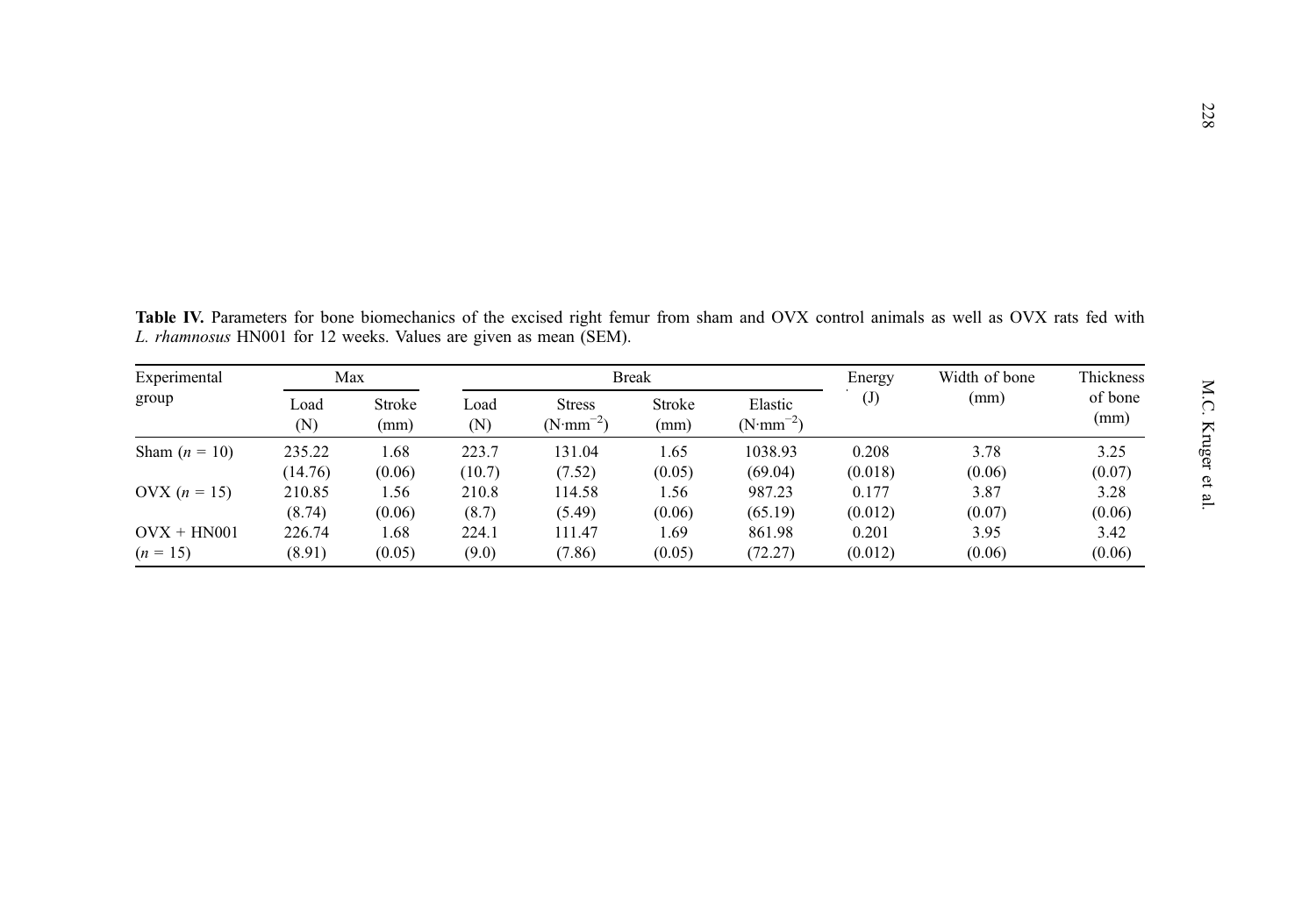only increased calcium, magnesium and zinc absorbed from the diet in rats in which mineral demand was particularly high such as at age 5–8 weeks and acquiring calcium [\[15](#page-12-0)]. This may also be true for probiotics. Ghanem et al. [\[4](#page-11-0)] reported that probiotic yoghurt containing strains of Lactobacillus casei, L. reuteri and Lactobacillus gasseri increased apparent absorption of calcium in growing rats. In this study, however, calcium intake between groups differed and food intake was not reported. Body weights of the rats were also not reported, so these findings have to be interpreted with caution. Perez-Conesa et al. [\[13](#page-12-0)] also showed that Bifidobacterium bifidum and Bifidobacterium longum improve apparent absorption and apparent retention of calcium in weanling rats. Although these authors did report findings supporting increased retention or absorption of minerals due to probiotics, our study had limitations in that the intakes were different, though body weights were not, and the group sizes were small. Our observations need to be confirmed in a larger trial.

# 4.2. Study 2

There were no significant differences in body weight between the animals at week 12. However, body weight affects BMD, so all statistical analyses on in vivo dual energy X-ray spectrometry were corrected for body weight [\[22\]](#page-12-0). The final weights of the uteri indicated that all animals were successfully ovariectomised.

[Table III](#page-7-0) summarises the in vivo lumbar spine BMC and BMD at weeks −2, 4 and 12 of the study. The results indicate that all OVX animals had bone loss (BMC and BMD) compared to the sham group in the first 4 weeks after OVX. Thereafter, it appears that bone loss in the HN001-fed group was slower than that in the OVX group, resulting in the final BMC and BMD that were significantly lower than that of the sham group but significantly higher than the OVX group. Femoral BMC and BMD showed a similar pattern with bone loss due to ovariectomy in the OVX and HN001 groups, and final BMC and BMD for the HN001 group was significantly higher than that of the OVX group but still lower than that of the sham group. The observed effect by HN001 seems to have taken place between weeks 4 and 11 reducing the rate of bone loss during this time ([Fig. 1](#page-8-0)).

Narva et al. studied the effect of a bioactive peptide, valyl-prolyl-proline (VPP) in water or L. helveticus-fermented milk in the OVX female rat. In this model, L. helveticus fermented the milk containing VPP attenuated bone loss dueto OVX by 16% compared to water plus VPP [[11](#page-12-0)]. The fermented milk also significantly increased tibial moment of inertia. One should interpret these results with caution as the calcium intake between the OVX control group and the OVX group receiving the fermented milk was significantly different. The authors did consider differences in nutritional intakes and concluded that the difference in calcium intake was probably too small to affect bone density significantly. They do point out that other nutrients in the fermented milk also could have had an effect. Perez-Conesa et al. found that B. bifidum and B. longum significantly increased femoral and tibial calcium content in weanling rats when they were fed for 30 days [\[13\]](#page-12-0). These authors showed that probiotics increase crypt depth in the colon, and lowered colon pH compared to a control diet with no probiotics and calcium absorption was correlated with the pH of the colonic contents.

Perez-Conesa et al. reported the effects of follow-up infant formulas on intestinal morphology and bone mineralisation [[14](#page-12-0)]. They concluded that increased calcium absorption took place in the distal colon in the presence of pre-and/or probiotics, possible leading to increased calcium contents of the femur and tibia. Their study, however, did not report final weights of the animals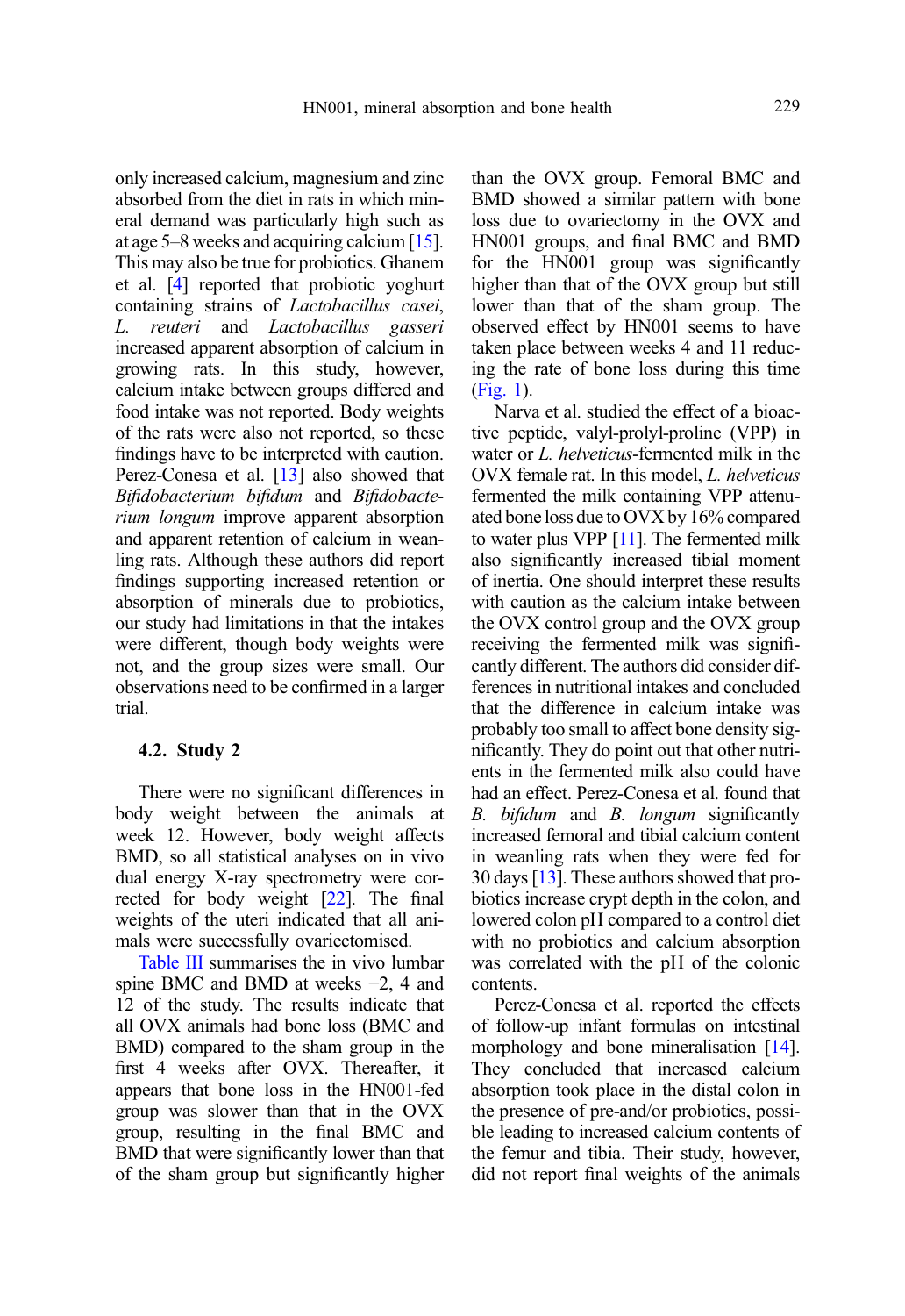<span id="page-11-0"></span>or calcium intake, making a comparison with our study difficult.

HN001 had no impact on the biochemical markers measured (CTx and osteocalcin). Therefore, it seems as if HN001 does not affect bone turnover and is not antiresorptive. None of the measured parameters for bone biomechanics were significantly different from sham or OVX [\(Tab. IV\)](#page-9-0). When considering the change in maximum load the bones can withstand, there is a trend for HN001 to be closer to the sham value than that of the OVX group (not significant). The same is true for maximum stroke as well as break load; the HN001 value is the same as that for the sham group. However, due to large variation the results were not significantly different between groups.

Measures of both collagen and mineral aspects of bone strength indicated a trend for bones from HN001-fed animals to be similar to sham as compared to OVX. HN001 affected bone strength on the level of calcification as well as the collagen component, but due to variation in the results none of these were significant. Feeding the probiotic diet for a longer study period may be needed for these observed trends to become significant. The results presented above indicate that L. rhamnosus HN001 may affect both calcium and magnesium bioavailability and bone loss due to OVX.

Possible mechanisms of action may include increased solubility of minerals due to increased bacterial production of SCFAs, and enlargement of the absorption surface due to promotion of proliferation of enterocytes mediated by bacterial fermentation products [\[13\]](#page-12-0). It is also possible that SCFAs can directly stimulate calcium and possibly magnesium absorption in the rat colon  $[4, 13-15]$  $[4, 13-15]$  $[4, 13-15]$  $[4, 13-15]$  $[4, 13-15]$ , and that calcium at least could pass through the cell membrane more readily in the form of a less-charged complex (calcium acetate), via a passive pathway [[6\]](#page-12-0). Further work is needed to investigate these suggested mechanisms of action by L. rhamnosus and other probiotics on mineral absorption and bone properties.

Narva et al. reported the results of a small study where they compared the effect of milk fermented with L. helveticus compared to a control on acute changes in calcium metabolism in postmenopausal women. They reported a reduction in serum parathyroid hormone and a rise in serum calcium but no effect on a marker of bone resorption [\[10\]](#page-12-0). The reported results of the present animal studies do, however, indicate that probiotics may affect calcium absorption and possibly reduce bone loss over a period of time. The study, however, was small, and the results only suggest some effects on bone density. A larger animal trial with controlled feeding is required to confirm the preliminary observations. The results by Narva et al. also suggest that further research is warranted in older women, who are at risk of high bone turnover and bone loss at menopause.

Acknowledgements: Financial support for this study was provided by Fonterra Brands Ltd., Auckland, New Zealand.

# **REFERENCES**

- [1] Beynen A.C., Baas J.C., Hoekemeijer P.E., Kappert H.J., Bakker M.H., Koopman J.P., Lemmens A.G., Faecal bacterial profile, nitrogen excretion and mineral absorption in healthy dogs fed supplemental oligofructose, J. Anim. Physiol. Anim. Nutr. 86 (2002) 298–305.
- [2] Bronner F., Mechanisms of intestinal calcium absorption, J. Cell Biochem. 88 (2003) 387–393.
- [3] Chow J.-M.C., Probiotics and prebiotics: a brief overview, J. Renal Nutr. 12 (2002) 76–86.
- [4] Ghanem K.Z., Badawy I.H., Abdel-Salam A.M., Influence of yoghurt and probiotic yoghurt on the absorption of calcium, magnesium, iron and bone mineralisation in rats, Milk Sci. Int. 59 (2004) 472–475.
- [5] Kelleher S.L., Casas I., Carbajal N., Lonnerdal B., Supplementation of infant